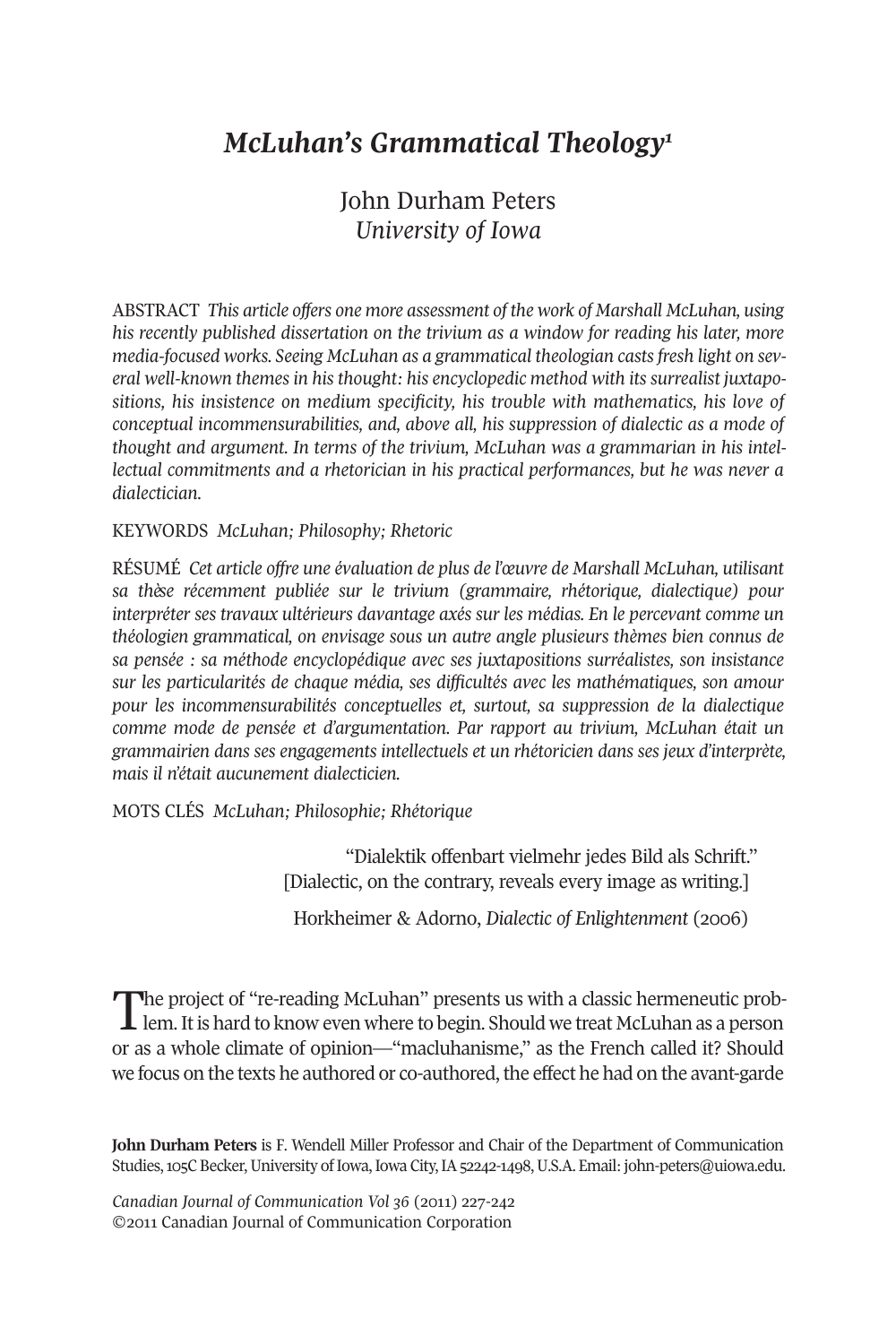arts in the 1960s and 1970s, or his media profile as an intellectual celebrity? Shall we grant him the reverence and careful reading he rarely granted to other scholars? Should we even think of him as a scholar or media theorist at all, or as something else altogether?

Iremain puzzled by these questions and by the multiple McLuhans in circulation at this conference and elsewhere. McLuhan has been read in many ways: as the English-professor author of *The Mechanical Bride* (1951b), morally critical of mass culture in the spirit of his Cambridge teacher F. R. Leavis; as a Canadian techno-determinist historian and philosopher of media in the footsteps of Innis; as a modernist literary critic in the spirit of Joyce, Pound, and Eliot; as an intellectual surfer/creator of 1960s effervescence; as the first intellectual to discuss TV on TV; as a Catholic humanist critic of modern (print) culture; or as a countercultural prophet of cyberspace in the spirit of *Wired* magazine or its precursor, Stewart Brand's *Whole Earth Catalog*. Some see him as a fellow traveller of poststructuralism orthe Frankfurt School or place him in what he called "the Canadian condition of low-profile identity and multiple borders" (McLuhan, 1977, p. 248). Others, less favourably, see him as a sell-out to consumer society, as British cultural studies has long complained. Hans Magnus Enzensberger bluntly (and unoriginally) called McLuhan a "charlatan," (1970, p. 29) while also, as is usual, borrowing a lot from him.

This paper offers one take on the problem of reading McLuhan. Though it tries to engage some ofthe vast wealth of scholarship around McLuhan, itremains a tentative and somewhat personal assessment, one North American media theorist reading another and trying to sort out the affinities and disturbances. Those who have no time to write books, as McLuhan knew well, write papers; clearly much more could be said!

Specifically, I want to add one more McLuhan to the mix, based on a reading of his recently published 1943 dissertation and its resonance for the rest of his work. Rereading can retroactively enrich texts, and McLuhan's dissertation, long in *samizdat* circulation (I first read it in 2000), provides us with tools to understand and criticize his more famous media-focused later work. The later work helps explain the earlier work and vice versa. "Is it not significant that the Centre for Culture and Technology is behind the Medieval Centre [attheUniversity of Toronto]?" asked McLuhan in 1973 (Gordon, 1997, p. 323). In his Cambridge dissertation, we have a work on which he laboured for years, in contrast with the increasingly rapid production of his later work (*TheGutenbergGalaxy*,1962, famously having been written in one month). McLuhan's work of the 1940s and 1950s is undoubtedly more substantial as scholarship than that of the 1960s and 1970s, and his dissertation forms much of the intellectual capital on which he drew for the rest of his career, though often only implicitly. To be fair, some commentators argue that his later work is best understood not as scholarship ortheory. Theall (2001) sees it as an attempt at an aesthetic synthesis in the spirit of James Joyce, and Cavell (2002) as an intervention into the avant-garde art world. In any case, his dissertation provides an answer to his question of 1973 and the basis of the ever-ripe pun, the "media" that sits at the heart of "mediaeval."

McLuhan's Cambridge dissertation officially concerns the English Renaissance satirist Thomas Nashe but actually covers the history of the trivium from antiquity to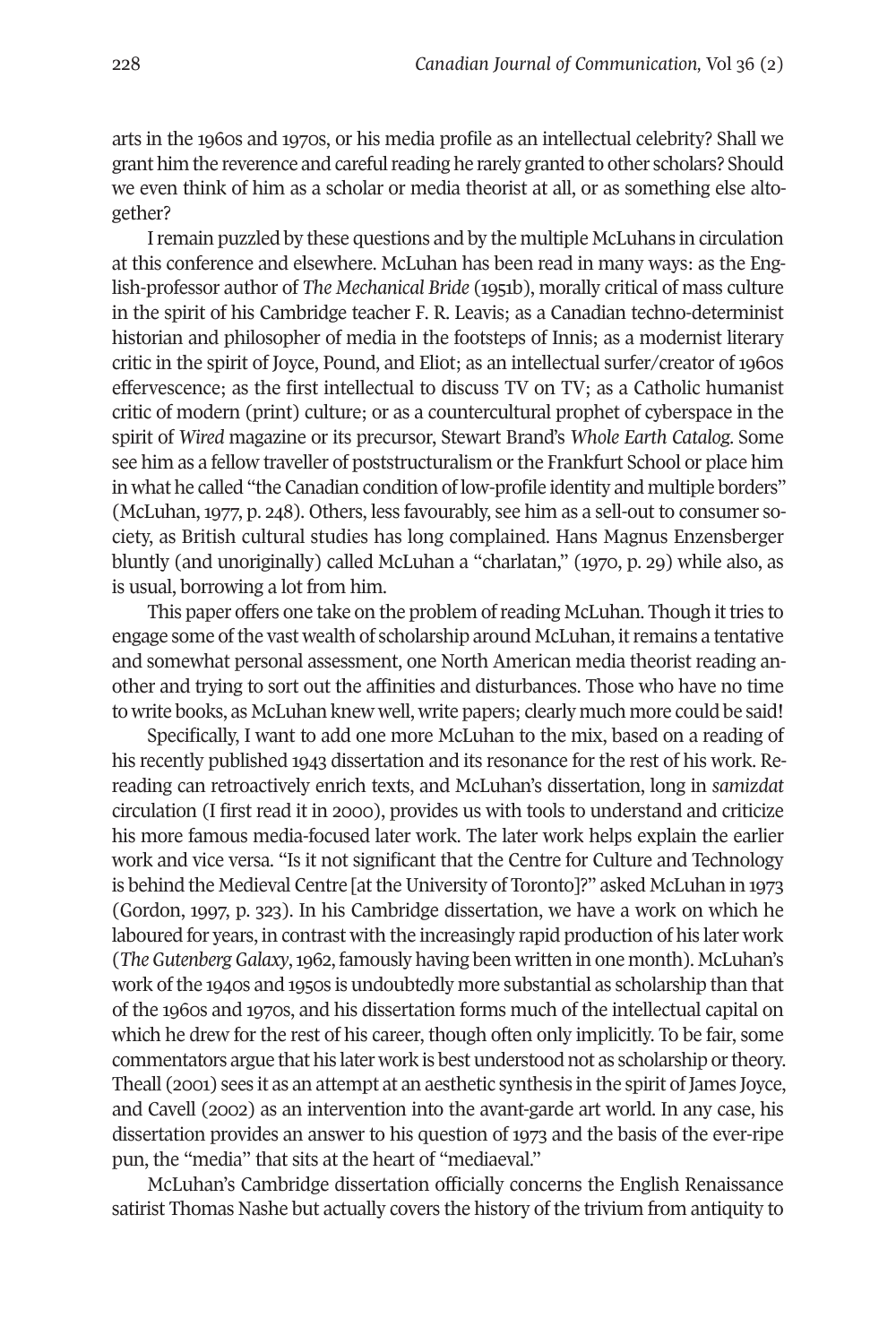the Renaissance. The study is a history of European education that traces the mutual influence and rivalry among grammar, rhetoric, and dialectic as modes of interpretation, creation, and conception from Plato to Nashe. It is a partisan history narrated from the special point of view of grammar (McLuhan, 2006). McLuhan's sympathies for grammar provide suggestive foreshadowing of some of his most innovative—and perhaps most annoying—habits of mind as a student of media and interpreter of culture, and in this paperI want to argue that he is most fruitfully understood as a grammatical theologian in the spirit of St. Augustine or Erasmus. In one bid to capture the central theme of McLuhan's work, Gordon argues, "[T]he analogical method of the ancient grammarians [w]as the unifying element of his own life's work" (1997, p. 305). Seeing him as a grammatical theologian is a more pointed version of the traditional understanding of McLuhan as a Catholic humanist, but it also clarifies his take on language and his vision of media analysis, his systematic blurring of the logical and the analogical, his fondness for arresting assertions (the pun is intended), and above all his repression of dialectical thinking,

Intellectual historians always wrestle with continuity and periodization in the development of thinkers. We have, for instance, the "earlier" and "later" Marx, Dewey, Wittgenstein, Foucault, or Kittler, sometimes with one or more middle periods added for good measure. McLuhan's opus can be carved into a wildly diverse range of periods, but I would follow other scholars in arguing for a certain continuity in style and method throughout his career, starting at least (and certainly before) with the dissertation. In an early paper on Chesterton, McLuhan suggested that "philosophy and art have been revitalised by the study of medieval achievements" (1936, p. 457). McLuhan was persistently interested in revising the dissertation for publication, even late in his life, and the trivium made an appearance in his posthumous *The Laws of Media* (McLuhan & McLuhan, 1988). It is not correct, I argue, to regard his dissertation as a youthful excrescence; rather, it launches a program he followed more-or-less faithfully (often perhaps less) during the rest of his life. The later McLuhan showed a number of habits of mind that could be read variously—as a genuine revolutionary thinker, as savvy career management, as delight in showmanship, as willing adaptation to the sound-bite medium of television, as the genius of the self-aware court jester or the irresponsibility of the dazzling sophist—but his dissertation provides a handy device for reading his career: the trivium.

For a refresher on the trivium, there is no better guide than McLuhan himself. Grammar, the art of interpretation in general, flourishes best in concert with rhetoric, whose task is the production of an eloquence that is inseparable from political and ethical virtue, and with dialectic, whose task is theoretical argumentation and explication. Grammar means a literary, encyclopedic, liberal arts education, as in the term "grammar school." In modernity, grammar lost its glamour (the two words have the same root) and became a set of often pedantic rules of permissible language use, but in classical antiquity, *grammatik* $\bar{e}$  meant letters, the art of literature. Ancient grammarians took grammar to be the art of interpretation in general, extending beyond literature to the universe, the book of nature, itself. To grammarians, a relation is "held to exist between the order of speech and language and the order of nature" (McLuhan,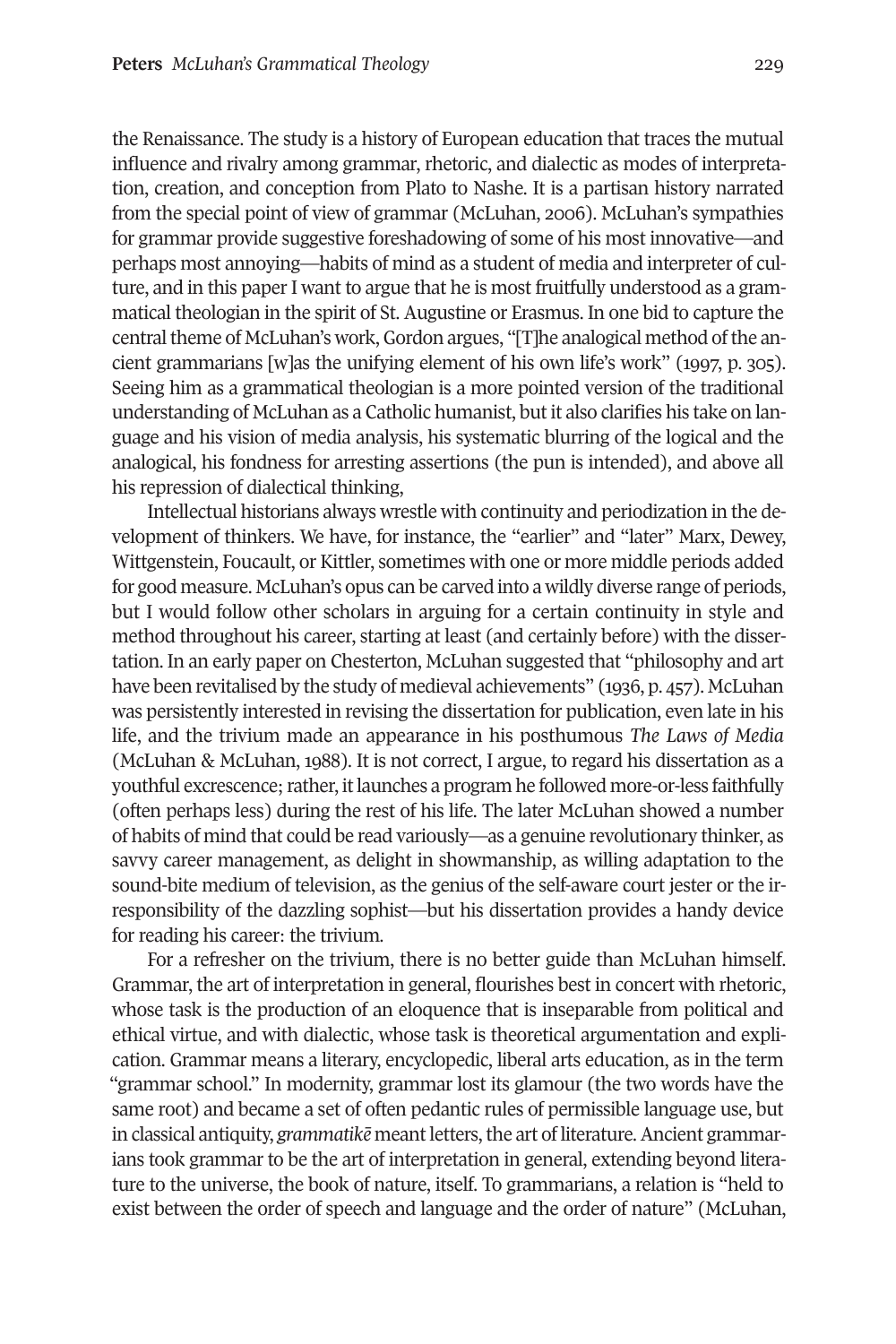2006, p. 21). For the Stoics, natural philosophy (later known as physics) was a sort of grammarto be accessed by linguistic categories and signatures. Pliny's*Natural History* is probably the chief exhibit of a Stoic grammatical reading of nature, and Saint Augustine's *On Christian Doctrine* is the chief among the works of the church fathers as a grammatical reading of scripture. Stoic and patristic thinkers converged on the idea of a cosmic *logos* that informed everything and that could be best read allegorically. As McLuhan summarized: "Grammar is the art of gathering and interpreting congruous instances, whether phenomenal or textual" (McLuhan, 2006, p. 57 n. 45). Grammarians are alchemists and encyclopedists, confident in their mandate to learn and study everything in terms of the grammatical forms of an underlying language (2006). Since nature is a language, the liberal arts can explicate nature (2006)). Grammar is the royal road to reading both scripture and the book of nature. Grammarians were always media scholars without knowing it, and McLuhan did not know this yet in 1943, though we do now.

The central drama of the dissertation is that of overweening dialectic repeatedly threatening to engulf and destroy grammar. The dialectical onslaught comes in waves—neo-Platonism, Scholasticism, Cartesianism. The trivium became trivial only because dialectic separated itself from its connection with the other liberal arts. The historical high point of dialectical hubris, for McLuhan, came with Descartes and Pascal, whose mathematics continue the know-nothing hostility toward the encyclopedic liberal arts that was found in medieval argumentation. Descartes and Pascal figure as villains in contrast with Erasmus and Francis Bacon, who more-or-less reincarnate for McLuhan the patristic and Stoic grammatical interestin sacred text and natural history, respectively. He does not address other kinds of dialectic here (Hegelian-Marxist and deconstructive), but they fall under his critique. (McLuhan studied both Hegel and Derrida in the late 1970s and seems to have understood the latter better than the former; on Hegelian themes in McLuhan, see Mersch, 2006.)

As a grammatical theologian, McLuhan is closer to Erasmus than Bacon in his dissertation's consistently patristic hermeneutic (but later, in *The Gutenberg Galaxy*, Bacon plays a starring role). The text and the world are to be read analogically in quest of their underlying *logos*. The dissertation is also a defence of the intellectual worth and continuity of the Middle Ages, and McLuhan relies heavily on French Catholic humanists for his arguments, especially Étienne Gilson, his future colleague at the University of Toronto, who earns a fulsome note of gratitude forreturning "us to the camp of ancient grammatological analogists" (McLuhan, 2006, p. 36). "It is no longer possible to skip from antiquity to the Renaissance in discussing the origins of the modern world" (p. 58), McLuhan wrote. "The Renaissance … is no leap backward over the centuries to Cicero, but the outcome of a continuous tradition" (p. 68).

If his dissertation linked antiquity and the Renaissance via the Middle Ages, many of McLuhan's 1950s essays up to *The Gutenberg Galaxy* (1962) sought to link the moderns and the medievals. In a very suggestive 1951 essay on the "Joyce-Aquinas axis," McLuhan argues that Saint Thomas' mode was "discontinuous or cubist." It operated by "abrupt juxtaposition of diverse views of the same problem," providing "a total intellectual history … in a single view" (McLuhan, 1951a, p. 3). By seeing Aquinas as a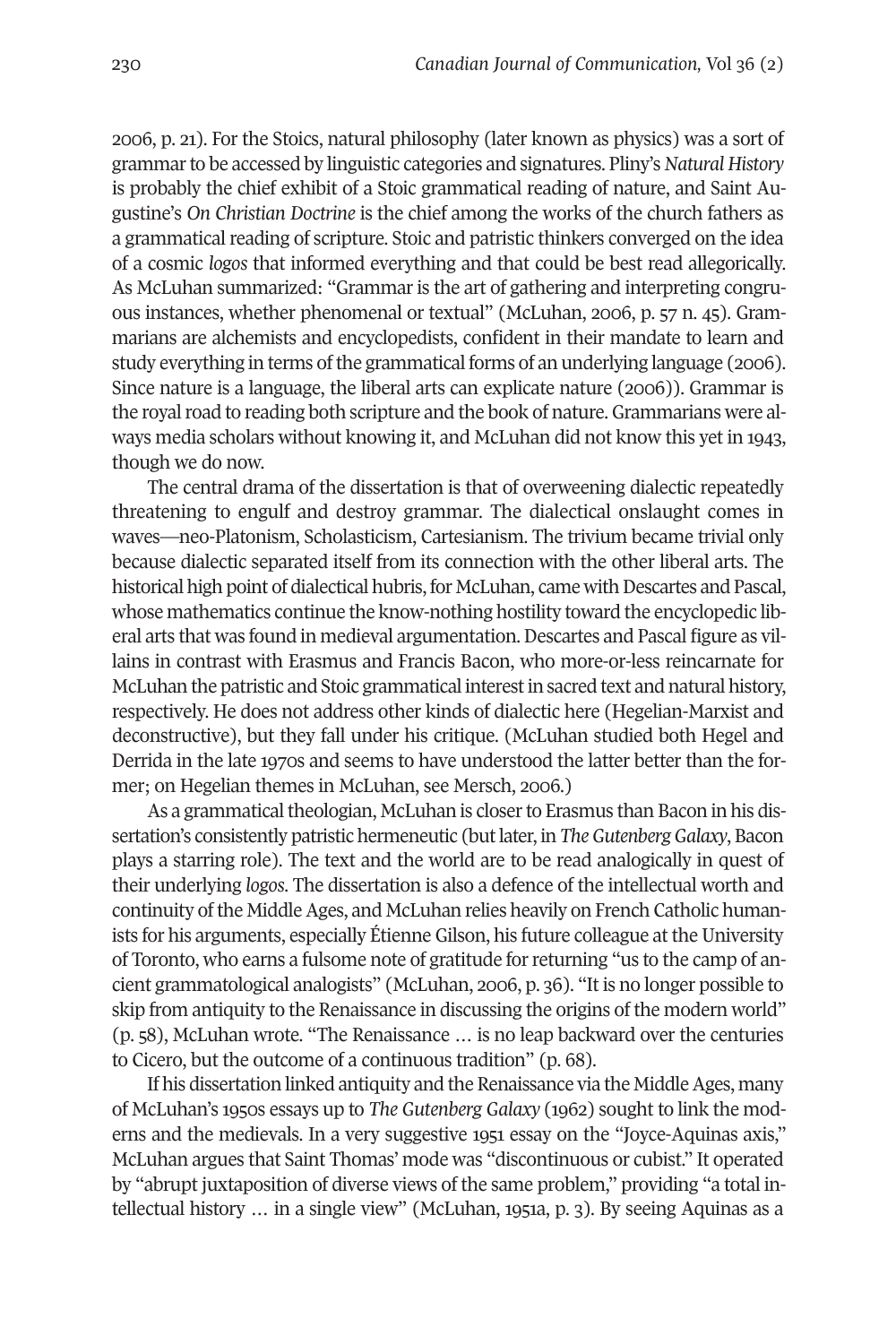cubist, McLuhan builds a bridge to the thirteenth century. The discontinuous landscapes and unmotivated juxtapositions of modernist literature, thought, painting, cinema, and physics were not a radical break with tradition, but trailed clouds of grammatical glory. McLuhan was a medieval modernist, both in his ultimate confidence that things are intelligible and in his practice of argument by juxtaposition and analogy, and even more, in his theory of media without mediation and metaphors without internal dynamism.

The *Nashe* (McLuhan, 2006) has a number of legacies for McLuhan's work on media and culture, of which I will examine six.

First, McLuhan was a magpie encyclopedist who loved to collect shiny intellectual objects. The very genre of encyclopedia (i.e., an encompassing learning) owed much to the grammatical liberal arts, and it always had a surrealistic face since it depends upon the aggregation of knowledge in abrupt juxtapositions, as Jorge Luis Borges famously noted. (Alphabetical order, as we did not need McLuhan to tell us, is a cubist mode of organizing knowledge.) McLuhan's interest in preposterous classifications and striking juxtapositions owes as much to his ancient encyclopedism as to his surrealist modernism. This capacious attitude toward knowledge and joy in miscellanies are among his most important legacies to media studies. If a medium can be defined as any fabrication, then our field is as big as Google. It is almost a mark of tribal identity for media scholars today to seek out and then transfigure obscure knowledge into higher relevance, and it is a style perfected by McLuhan.

Second, McLuhan's grammatical theology was critical in helping launch an appreciation for medium specificity as such. McLuhan helped to dash forever the notion of abstract "content" carried by the neutral "pipes" of diverse media. In a sense, he was the anti-Shannon, and his media theory was the counterpoint to the mathematical theory of communication that dominated intellectual life in the 1950s (Schüttpelz, 2002). When Norbert Wiener, the founder of cybernetics, wrote that "the fundamental idea of communication is that of the transmission of messages" (1954, p.104), he provided the perfect foil for McLuhan. McLuhan sought to create a vision of communication based not on transporting content but moving souls. The arts, not telecommunications, provided the practical basis for his thinking about media (Cavell, 2002; Theall, 2001). He loved the idea found in Pound, Eliot, and other modernists that the informational content of a work of art—like the meat the burglar gives to the watchdog, in Eliot's famous line—is a distraction from the real work of transforming perception. Communication was the creation of experiential effects, not the conveyance of signals.

Perhaps it took a thinker familiar with the theology of the incarnation to take seriously the essentially embodied quality of communication. There is for McLuhan no information without form, and any percept is always coloured or constituted by the organs of perception. Though his notion of synaesthesia sometimes flirted with the hope for some higher, noetic synthesis of all input that might shuck off its erstwhile sensible material, one of his greatest contributions to media theory was the grammatical insightthat embodiment matters radically. Messages and people alike are incarnate beings. In this insistence, I would read McLuhan as a dissident against his later *Wired*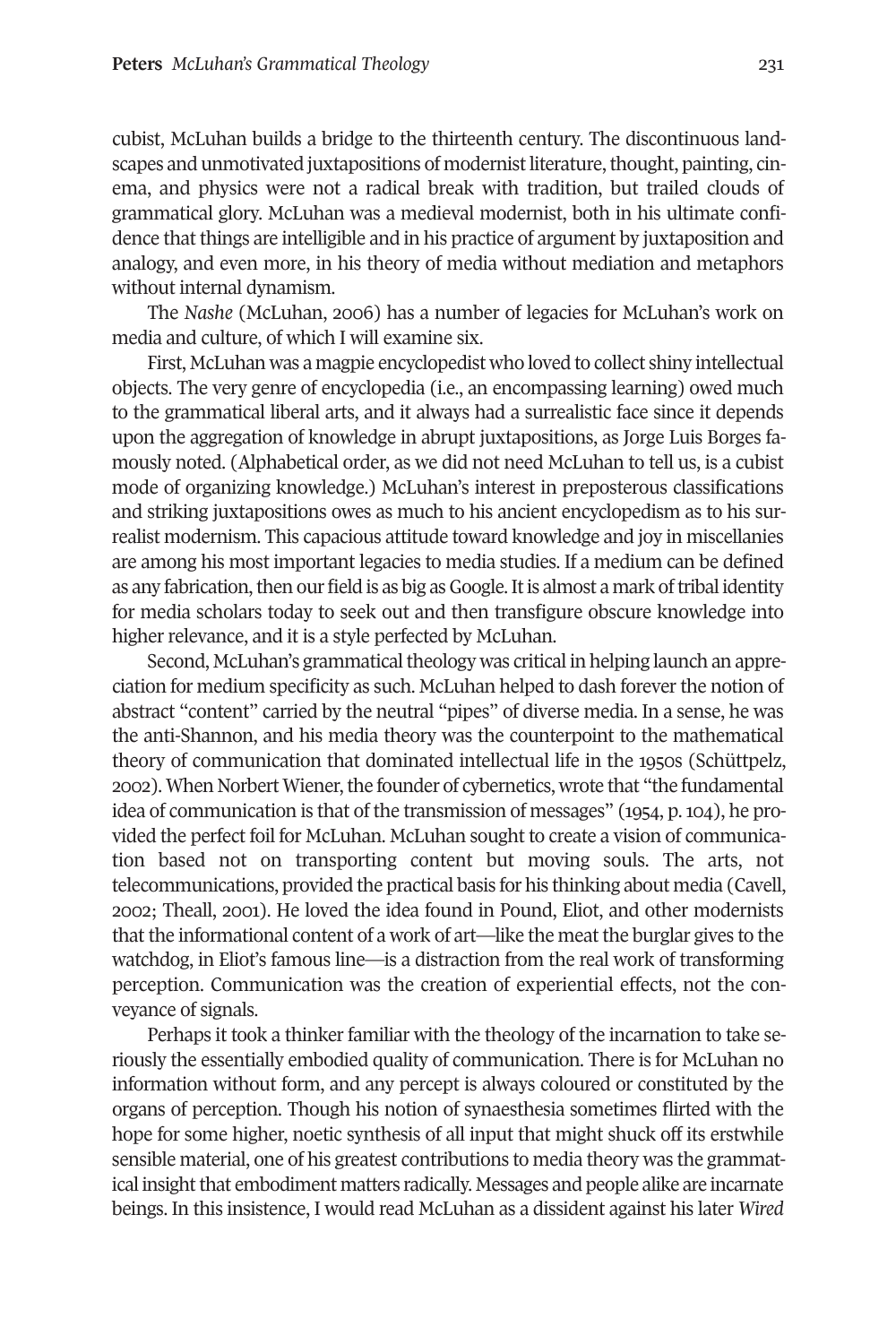magazine avatar as the seer of all things cyberspace. To his credit, McLuhan had an acute sense for the tragic aspect of media prosthetics, the amputation that accompanies every extension.In the 1970s he regularly railed againstthe "angelism" and "gnosticism" he found in thinkers, even Teilhard de Chardin, who wanted to transform the body and its finitude into some kind of electrical or pharmaceutical transcendence. The state of being "discarnate" he found a disaster, whether for messages or human beings (Molinaro, McLuhan, & Toye, 1987, p. 543). There was no such thing as a message without a medium. The medium, as one should say at least once in every paper on McLuhan, *was*the message. A sense for embodied groundedness was one salutary aspect of his grammatical vision, although it was of course in constant tension with some of his own more psychedelic or Pentecostal celebrations of the electrified body, which one is tempted to read as camouflage throw-away lines or ventriloquial mimicry of the views he was mocking. In the end, one never can tell his position, for reasons I will explore in conclusion.

Third, McLuhan wanted to encompass nature and culture, science and humanities equally in his media grammars, but he ran aground on mathematics. Instead of blaming Descartes and Pascal for deracinating the tradition, he might have tried harder to see why calculus became the grammar in which the modern book of nature was written. But his exclusively literary understanding of grammarleft him out of step, which is twinned with his shunning of dialectic, despite his warm endorsement of scientific modes of thinking, or at least of metaphors ransacked from such fields as evolutionary biology, quantum mechanics, and neurology. His insistence on the continuity of the grammatical tradition missed its rupture into a very different kind of thinking, leaving him shipwrecked on the postwar "two cultures" problem of the sciences and humanities. In fairness, he certainly sought both to bridge and to diagnose this split, but his lack of mathematics obstructed full reconciliation and prevented the more relativized or pragmatic view of scientific inquiry available to the practitioner. Further, he often portrayed his research in classic scientistic terms. His methodological disclaimer in *The Gutenberg Galaxy* gives the standard line of postwar positivism: "Needless to say, the 'is,' rather than the 'ought,' of all these developments, is alone being discussed. Diagnosis and description must precede valuation and therapy" (McLuhan, 1962, p. 7). We should ask to what extent this is mere posturing, but there is no doubt that McLuhan had scientific ambitions that were ultimately vain without mathematical (dialectical) tools. He stole from science and gave to the arts.

Fourth, McLuhan was fond of positions of radical incommensurability (such as "oral man" versus "typographic man"). It is perhaps a stretch to see this habit as stemming from his grammatical theology, but grammar is at least an account of how things fit into non-overlapping boxes. Thanks to his long interest in Gestalt psychology and his reading of the posthumously published linguistics of Benjamin Lee Whorf as well, his notion of "media grammars" provided him, as he wrote to Walter Ong, with a way to see things as "separate closed systems" (Molinaro, McLuhan, & Toye, 1987, p. 285). For McLuhan, the world was arranged into underlying orders, and you either understood it or did not. Most of his most provocative and also most annoying statements are unargued assertions whose insupportability is instantly obvious. "The goose quill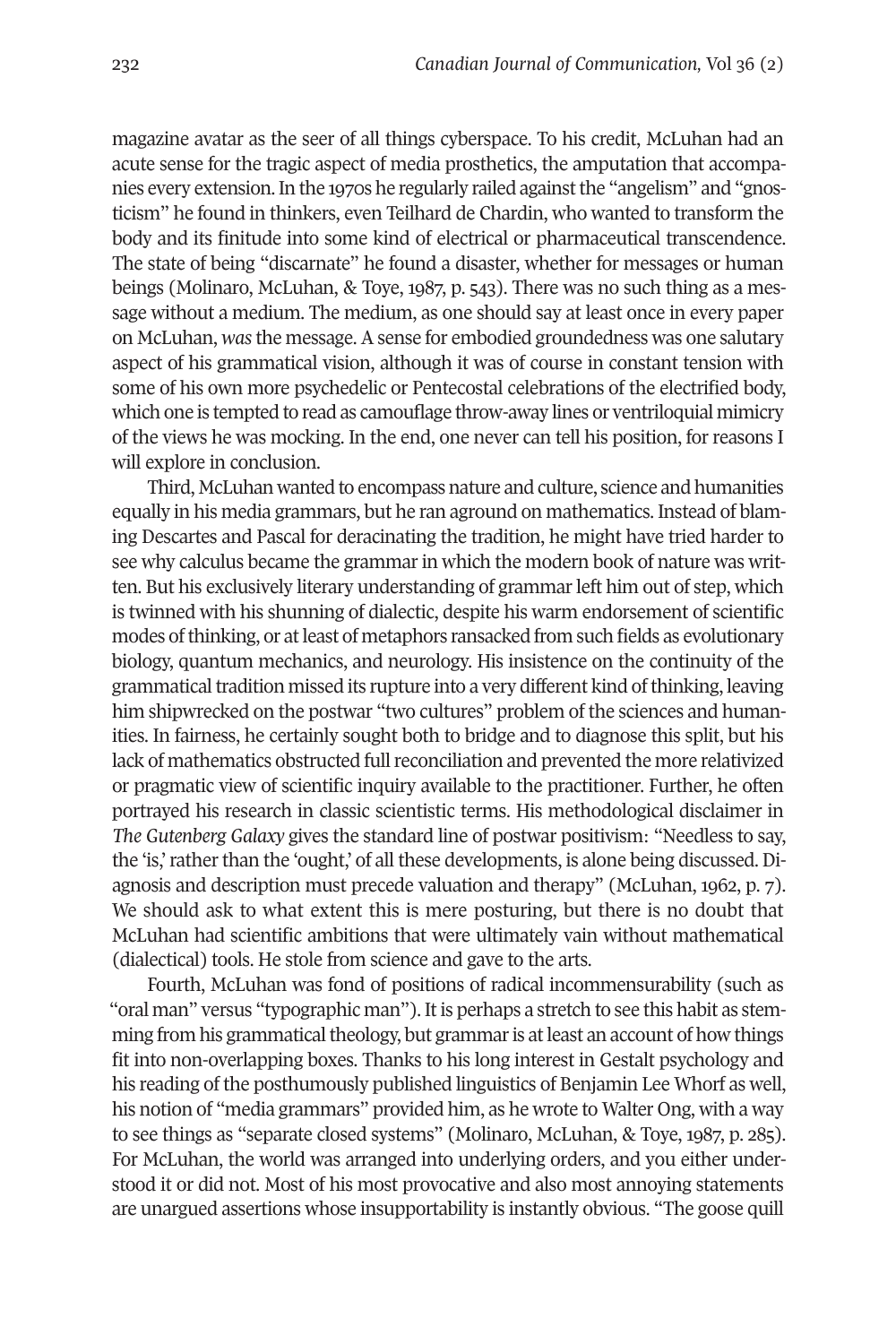put an end to talk," for instance (McLuhan & Fiore,  $1967$ , p.  $48$ ). One could collect 1001 such claims from McLuhan's writings, but he would instantly reply that each was only a "probe," a foray in a larger attempt to jostle thought into a greater synthesis. Unlike most scholars who fuss over the details and leave the big picture to emerge by itself, McLuhan fussed about the whole and burned through details as nothing but fuel for thought. Truth for him was in the constellation (or "galaxy"), not in the integrity of the parts.

In my view, McLuhan was not primarily a student of the senses, butrather of *noesis*, that is, of how the senses analogically filter the universe into one whole of intellection. (For a helpful treatment of universal analogy that McLuhan used in McLuhan, 2006, see Gilson, 1940). He was closest, here, to Aquinas, whom he once claimed along with G.K. Chesterton as his two most important intellectual influences (Gordon, 1997). In a letter to Ezra Pound, he said, "[T]he poetic process was nothing else than the process of cognition…sensation itself was imitation…the first stage of apprehension is already poetic" (Molinaro, McLuhan, & Toye, 1987, pp. 228-229). Note the definite articles: there is one poetic and cognitive process. More emphatically, McLuhan wrote in 1971: "One of the advantages of being a Catholic is that it confers a complete intellectual freedom to examine any and all phenomena with the absolute assurance of their intelligibility" (Molinaro, McLuhan, & Toye, 1987, p. 440). Here you see a characteristic mixture for McLuhan: first, encyclopedism ("any and all phenomena"); second, a self-confidence that sometimes brimmed to the point of arrogance ("absolute assurance"); and third, noetic theology ("intelligibility"). It is a heady potion and inspiring in its grandeur. It is also almost expressly designed to alarm scholarly scruples. McLuhan will not help much if you are interested in nuance, contingency, history, uncertainty, and incongruity—thatis, if you cannot shake off your nominalist conscience. (The medieval tradition of nominalism was in McLuhan's scheme one of those dialectical revolts against grammar.)

Putting it differently, McLuhan had a digital understanding of understanding. You either gotit or did not. Like Freud, McLuhan had a theory of denial, an account of why people would reject his theory. In neither thinker was this theory very flattering to the sceptic. McLuhan's critics were "somnambulists," mesmerized by the invisible environment. Each medium has an invisibility cloak that hypnotizes its users—a fact he calls "the impercipience ofthe ubiquitous" in his dissertation (McLuhan, 2006, p. 68), nicely stating one of his lifelong themes. In a letter he wondered,

Why have men never considered the consequences of their own artefacts upon their modes of self awareness? I have devoted several books to this subject. There is a deep-seated repugnance in the human breast against understanding the processes in which we are involved. Such understanding involves fartoo much responsibility for our actions. (Molinaro, McLuhan, & Toye, 1987, p. 370)

Christianity, in contrast, he called "awareness of process." So there was a kind of ethical-religious urgency in exposing the media grammars through which we absentmindedly ("abcedmindedly," he would say, borrowing from *Finnegans Wake*) swim, a duty of wakefulness about our environment, even if this urgency placed McLuhan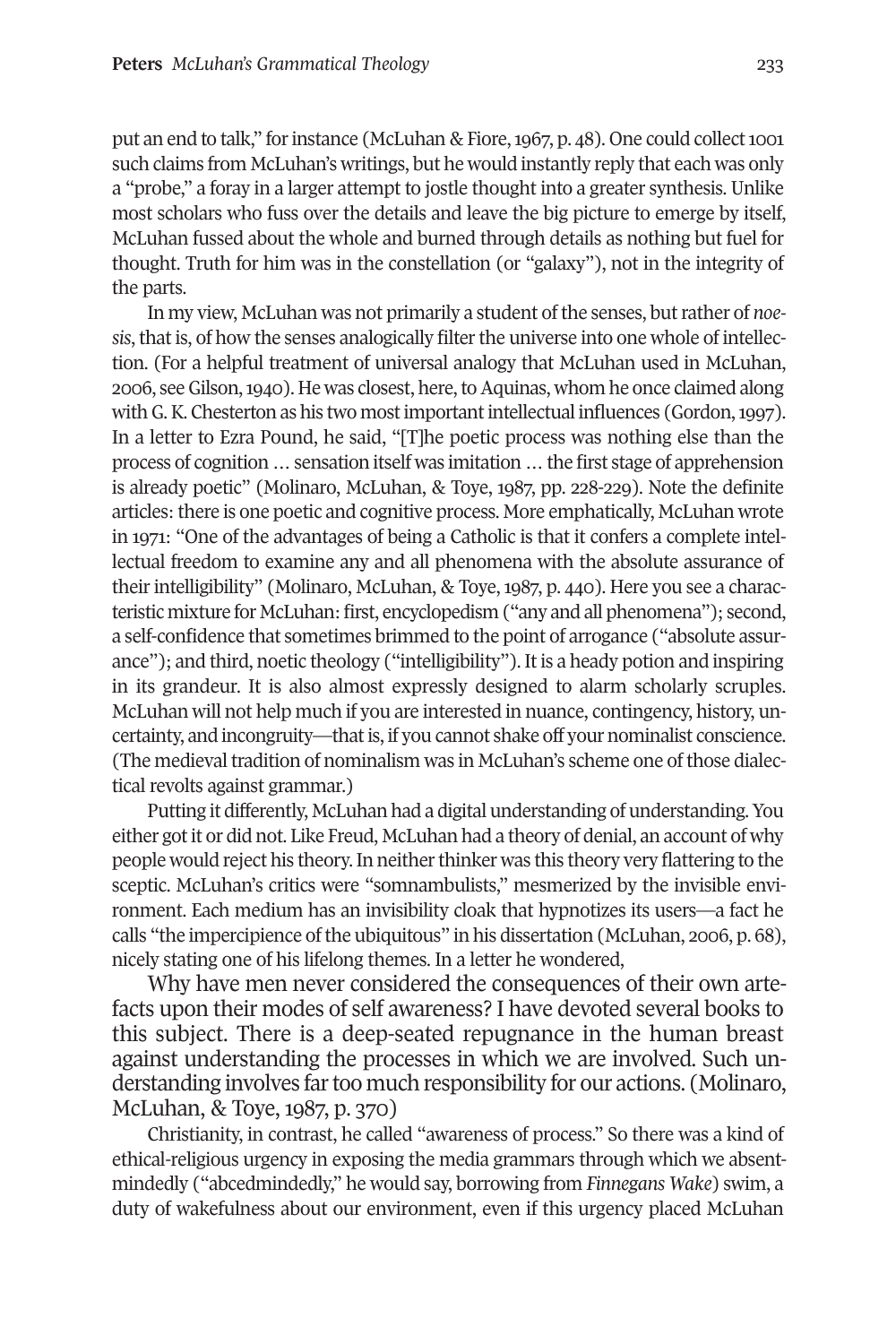(again like Freud) in the self-flattering position of being the prophet whose message humanity defies. McLuhan's notion that "'sin' might be defined as the lack of 'awareness'" (Gordon, 1997, p. 220) conveniently made hipness into a religious duty. (Note McLuhan's self-portrait as the first thinker ever to consider how artifacts affect consciousness, heroically swimming against the tide of human repugnance.)

McLuhan could be quite opportunistic in claiming breakdowns of comprehension. His critics just did not "understand." To *The Listener*, forinstance, he complained that Jonathan "Miller cannot even begin to disagree with me, if he cannot understand the reasons I have given ..." (Molinaro, McLuhan, & Toye, 1987, p. 442; that McLuhan had reason to be exasperated with Miller I leave to the side here). It was never McLuhan's fault; other people just refused to see. Deliberation did not matter; everything depended on your starting assumptions. McLuhan consistently treated disagreement as a failure of vision rather than as an invitation to argument. He defied the scholarly dictum that the truth ("*derliebe Gott*" or "the devil," depending on which quotation you prefer) was in the details.

Fifth (and this will be my most sustained point), McLuhan suppressed dialectic. I mean this broadly, in the sense of his dissertation: dialectic as conceptual argumentation. In this sense, deconstruction, for instance, would be a kind of dialectic (even though in a more narrow sense, deconstruction can be understood an alternative to dialectic). Dialectic means logical analysis. But McLuhan, like his hero Erasmus, thought folly praiseworthy. He rarely stooped to explicate, giving his prose in *Understanding Media* (1964) and afterward the rapid-fire quality of accumulating assertions. The intellectual action for McLuhan took place off-line, off the page, in the noetic apprehension of the thinker who synthesized perceptions into a total Gestalt.

It is not going too far to see in McLuhan a practice of dialectic at a standstill, *Dialektik im Stillstand*, one of the many ways in which he had an uncanny resemblance to Walter Benjamin. As is well known, the two thinkers share a great deal: interest in allegory and intoxication (*Rausch*), fascination forthe link of the optical and the "haptic" or tactile, the project of historicizing modernism into connection with older moments (for McLuhan, the Middle Ages, for Benjamin, the *Trauerspiel* of the seventeenth century), praise of the mimetic faculty, and the tactic of freezing intellection into epiphanies (McLuhan) or profane illuminations (Benjamin). Both owed much to surrealism and to the filmic montage of Eisenstein (on similarities between Benjamin and McLuhan, see Cavell, 2002, and Stamps, 1995). What McLuhan said could apply to Benjamin's thinking about allegory: "The pursuit of psychological order in the midst of a material and political chaos is of the essence of grammatica. Thus, modern symbolism in art and literature corresponds to ancient allegory" (McLuhan, 2006, p. *xi*).

But their differences are just as important. For McLuhan, allegory is a transcendental grammatical-alchemical interpretation of the cosmic *logos* achieved in ecstatic contemplation; for Benjamin, allegory is a melancholy meditation on the skull by a survivor whose alchemy always stops short at lead. McLuhan has a cathedral; Benjamin has the ruins.

Their political visions are also strikingly distinct. Benjamin was a quirky Marxist, and McLuhan a quirky reactionary. McLuhan resembles the Frankfurt School as fellow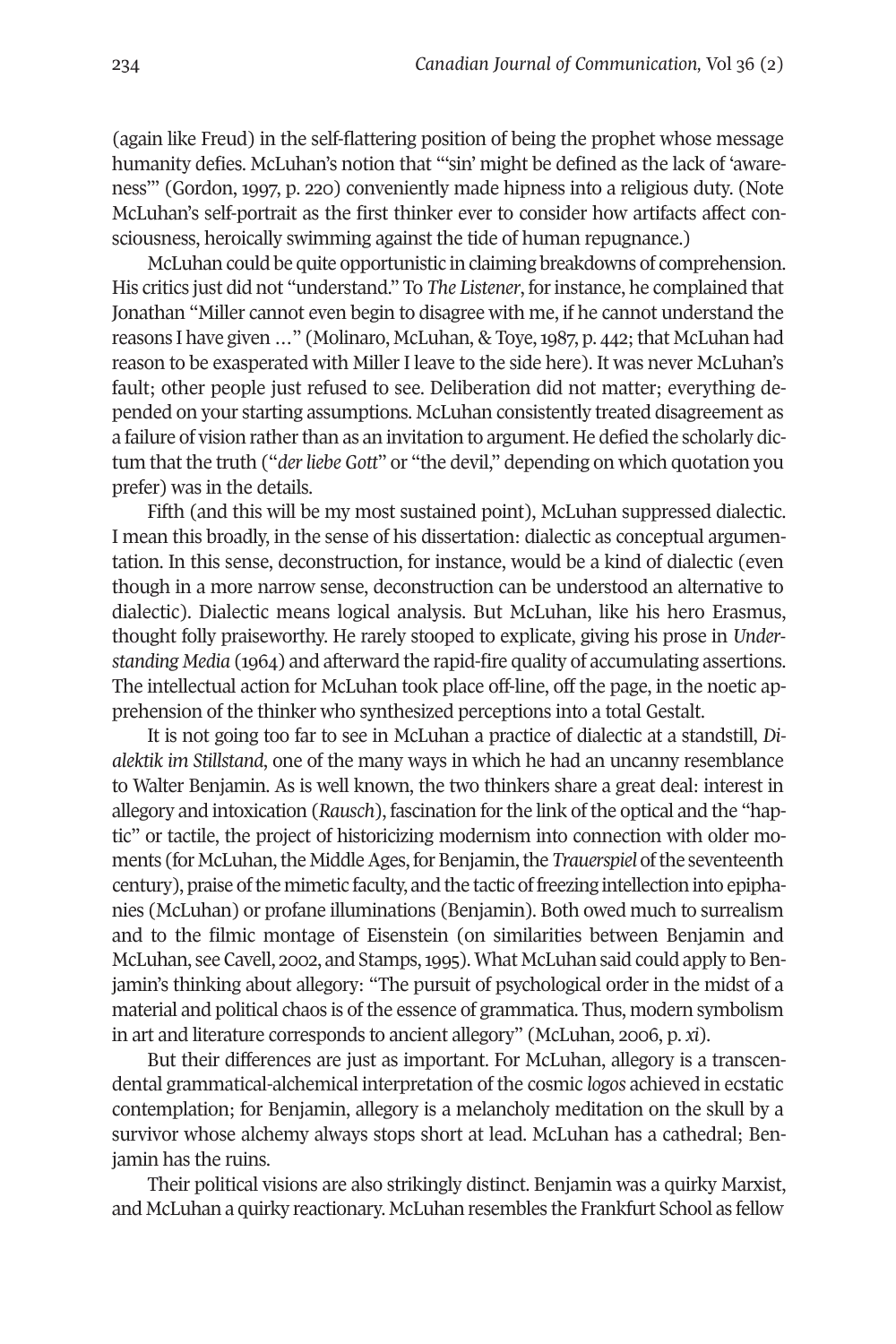critics of mid-century mass culture, as Judith Stamps (1995) illuminatingly shows. But such a link does not make McLuhan into any kind of leftist—his views on gender, family, and modernity show him to be a clear man of the right. (For McLuhan's views on gender, see Bergermann, 2008.) Further, to share ground with the Frankfurt School is not necessarily to be on the left. Its critique of industrialized culture, as generations of cultural studies scholars have argued, can be taken as elitist and anti-democratic rather than progressive, despite their Marxist philosophy. For another thing, the affinities between McLuhan and Benjamin owe in part to their common interests in the right-wing critique of modernity, "reactionary modernism," as Herf (1986) calls it. (We sometimes forget that critical theory can be plied by the right as well as the left.) Benjamin's messianic Marxism drew on right-wing thinkers such as Ernst Jünger, Ludwig Klages, and Carl Schmitt. McLuhan's critique of modernity likewise drew on—I apologize for the ugly but accurate word—fascistthinkers such as Wyndham Lewis and Ezra Pound and cultural conservatives such as Chesterton and the Southern Agrarians (e.g., McLuhan, 1947).

Stamps also pushes Benjamin too close to Adorno (as a negative dialectician) and McLuhan too close to Innis (as a historical materialist in love with oral dialogue), in my view. To be sure, Adorno was Benjamin's greatest disciple, and Benjamin's lasting influence can be seen in great abundance in Adorno's (1997) last work, *Aesthetic Theory*. On the other hand, they had a bitter disagreement in the 1930s—precisely on the question of dialectic. Adorno berated Benjamin for a compositional and intellectual practice that lacked "dialectical mediation" but presented a montage of constellated phenomena for critical uptake (Anderson, 1977). McLuhan shares with Benjamin a fascination with frozen dialectics, but Adorno, who as an essentially musical mind was one of the most time-based thinkers of the twentieth century and who thought any cessation of dialectic a potential resignation to things as they are, would be a clear antipode for McLuhan in many respects.As Stamps uses it, "dialectic" means both critical historical analysis and "conversational openness," but the less friendly but more precise sense of conceptual argumentation and specification was foreign to McLuhan. Publication of the *Nashe* dissertation (McLuhan, 2006) clarifies McLuhan's distance from Innis on this point and shows why he was not a dialectician. Innis may have loved the give-and-take of dialogue in oral culture, but McLuhan loved the decentred immersive environment of acoustic space. Innis was about winnowing truth through talk; McLuhan was about the non-verbal experience of implosion.

McLuhan, as Richard Cavell (2002) convincingly shows, was a thinker of space, not of time. If Benjamin flirted with a "cessation of happening," it was always dialectical in the end, a point of arrest in a broader philosophy of history. But McLuhan was never a dialectical thinker. He looked forthe still point of the turning world, the point of intersection of time and eternity. McLuhan sought timelessness; Benjamin sought timefulness. Benjamin was interested in the ripeness of historical time, its pregnant expectancy of the Messiah or revolution (which may have been the same thing for him). McLuhan awaited—or tried to provoke—an experience that bypassed temporal process. He was a medieval modernist who was quite opposed to modern thought's obsession with time. He wanted another mode—the poetic (grammatical) process, in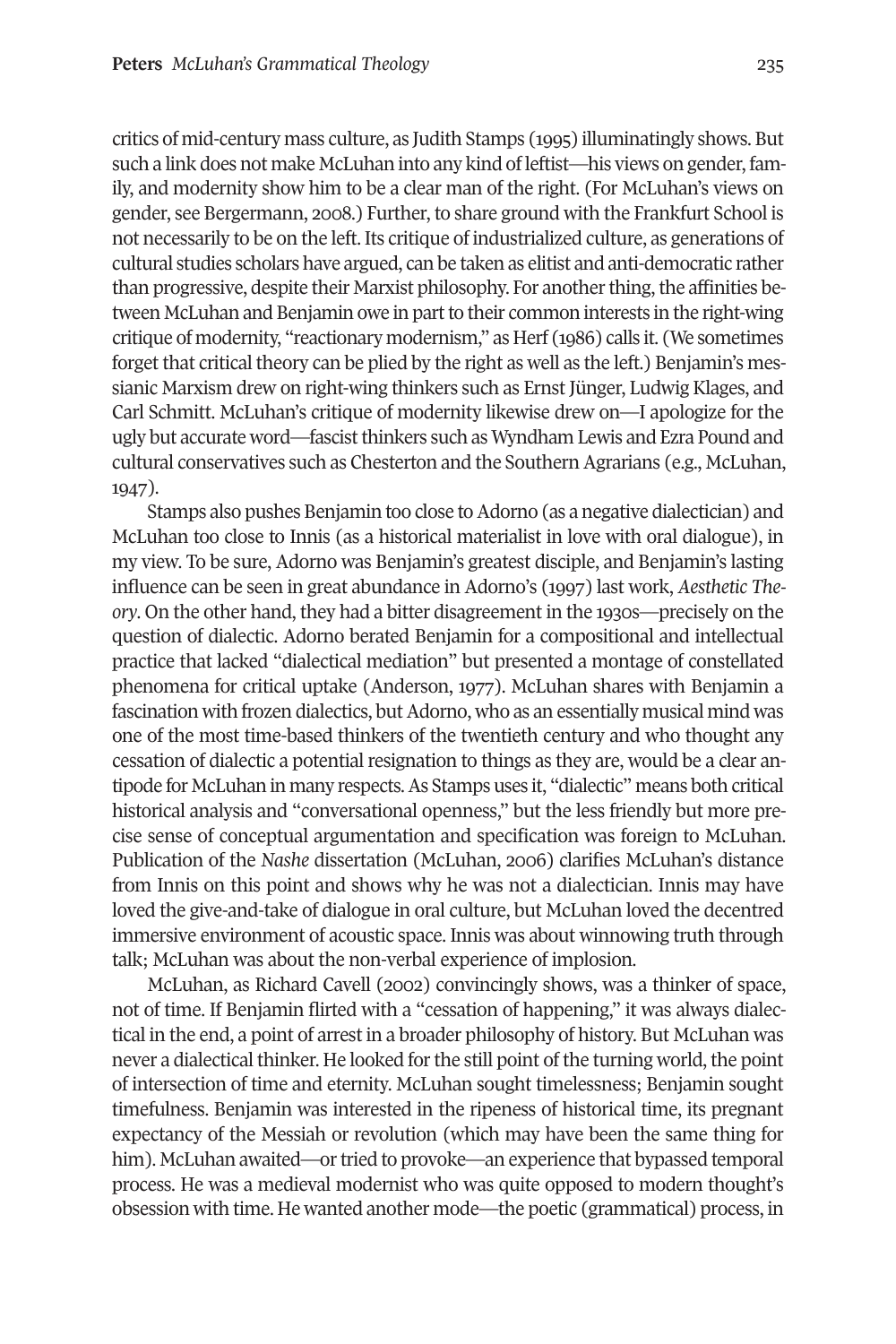which the totality is apprehended all at once. The artist, he said of James Joyce, has Daedalus' job of slaying "any movement of appetite within the labyrinth of cognition" (McLuhan, 1951a, p. 5). "The creative process [i]s the natural process of apprehension arrested and retraced" (p. 7). What we seek is "a moment not in time's covenant" (p. 9), a lovely phrase borrowed from Eliot's *Four Quartets*. And of course, the dialectical enemy lurks in wait: "[T]he Cartesian cries against cubist discontinuity have always been raised by those ignorant of analogy and equivocity" (p. 9).

McLuhan was a media theorist without a theory of (dialectical) mediation. He thought of media in terms of immediacy. Recent media histories written in the wake of Friedrich Kittler and Jacques Derrida always discover media as displaced (misplaced) writing. The *sola scriptura* of Kittler's *Aufschreibesysteme* (1985; see Winthrop-Young, 2000) or Derrida's incessant grammatological conversion of image and voice into writing are the two operations most exciting, in my view, in media history and theory during the past three decades. For McLuhan, in contrast, audiovisual media fit into his overall story in *The Gutenberg Galaxy* (1962) and *Understanding Media* (1964) as an alternative to—a rupture with—writing, not its radicalization. Audiovisual media are a return to a kind of acoustic space unmarked by graphic techniques rather than an extension of writing's old functions of recording, transmission, and organization. Put in terms of hopelessly crude but suggestive religious categories, McLuhan's intellectual Catholicism assures a noetic apprehension of the underlying *logos* that the Lutherantending Kittler or the Jewish-tending Derrida never have, see, or even desire thanks to their commitment to writing/écriture/scripture. The latter two carry on with the litter of letters unceasingly; McLuhan wants it all to come to arrest.

McLuhan's defiance of dialectic also provides, I believe, a key to sorting out his affinities with recent French thinkers. As Theall (2001) notes, the three main candidates are Jean Baudrillard, Roland Barthes, and Gilles Deleuze. There is also a case to be made for Derrida, but for me their difference on the question of writing is decisive. Baudrillard is the most obvious but least interesting connection. His deadpan talent for delivering absolutely outrageous claims as if they were secret wisdom hitherto unknown to anyone else must have been directly styled on McLuhan. The link with Barthes is more telling. McLuhan's *Mechanical Bride* (1951b) and Barthes' *Mythologies* (1972) are both pioneering engagements with mass culture using the techniques of literary analysis, both scholars were co-founders of two of the earliest centres for the study of communication—in the case of McLuhan, the Ford Foundation Seminar on Culture and Communications (founded 1953), leading to The Centre for Culture and Technology at the University of Toronto (1963), and in the case of Barthes, the Centre d'Études des Communications de Masse (1960) in Paris, widely known as CECMAS and both were editors of two of the most important postwar journals in this new interdisciplinary confluence, *Explorations* (McLuahn) and *Communications* (Barthes, 1972). Barthes' *S/Z* (1974) also suggestively resembles McLuhan's musings about the narcotic narcissism and erotic infatuation that can follow bodily extensions and amputations. In the end, however, I would vote for Deleuze as the recent French thinker McLuhan resembles in the mostintriguing way. Not only are there approving citations to McLuhan in Deleuze's work, as there are in Baudrillard and Barthes, but Deleuze's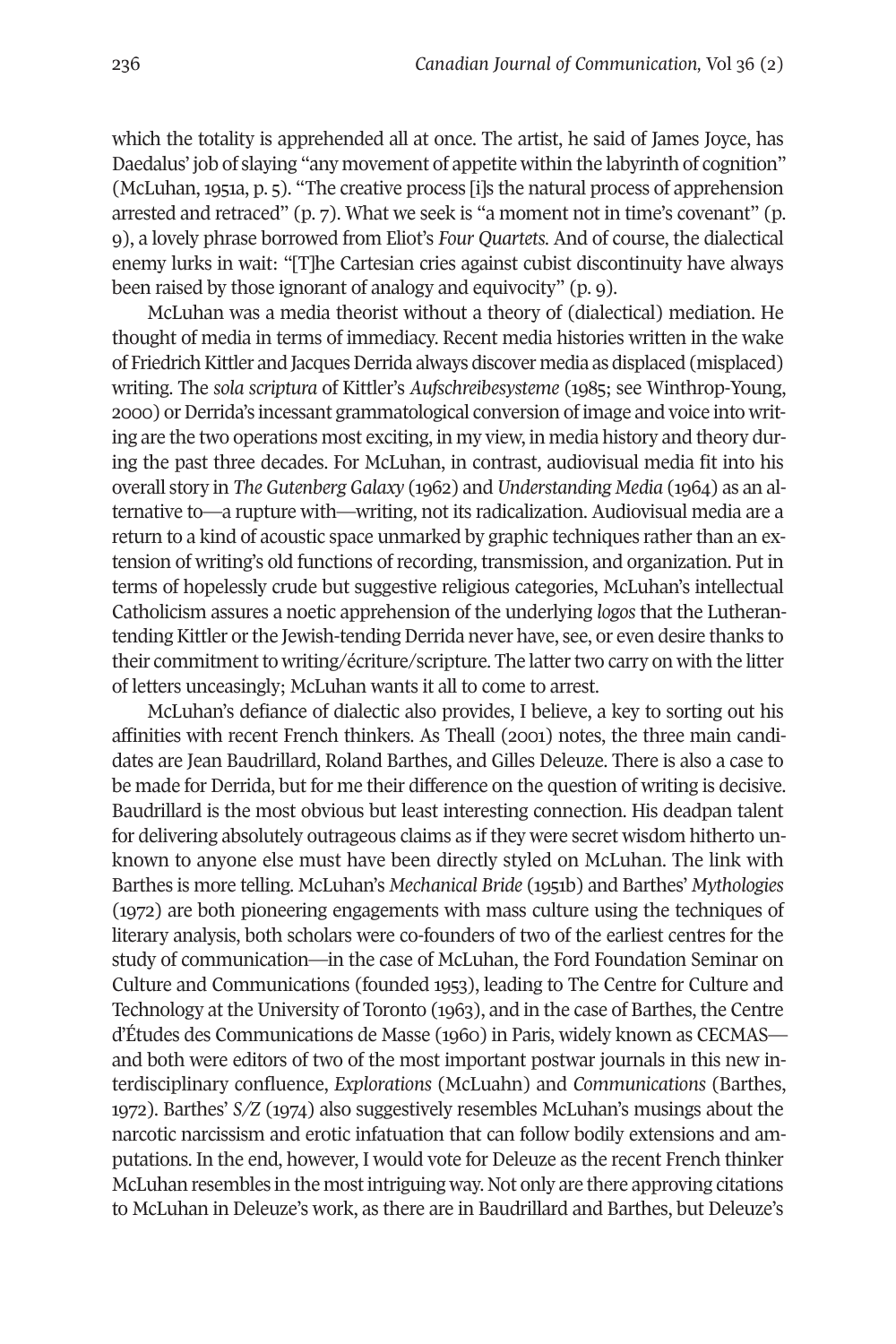anti-dialectical assemblages and endlessly creative philosophical bricolage suggest a deep affinity in working method. Both Deleuze and McLuhan owe a lot to the improvisational ethic and hip demeanour of jazz; *Mille plateaux (*Deleuze & Guattari, 1980), after all, can be translated as "one thousand turntables." Both wanted to provoke and prod fresh thinking rather than nail down empirical truth; both wrote maddeningly brilliant anti-texts.

Dialectics at a standstill are also found in McLuhan's account of metaphor and the pun. Saussure, Freud, Lacan, and Ricoeur, among others, have taught us to see the pun as a slippage on the paradigmatic or syntagmatic axis, as a condensation or a displacement. For McLuhan, the pun is a *punctum*, a point, an unmoved mover, an axle, the still point of the turning world. The pun is (ec)static. In a letter to the analytic philosopher P. F. Strawson, McLuhan wrote that "acoustic space is a perfect sphere whose center is everywhere and whose margins are nowhere." Not content to add another "omni" to the collection oftheological attributes (omnidirectionality mighttake its place alongside omnipotence, omniscience, and omnibenevolence), he continued, "This, of course, is the character of a pun. The word is derived from *punctum*. The point about pun is that there is no point or fixed semantic space. The point is everywhere and its resonance extends to the verbal universe. … The Catholic church was founded on a pun, very naturally" (Molinaro, McLuhan, & Toye, 1987, p. 368; the specific pun in question, presumably, was the rock—*petra*—upon which Peter—*petros*—would found the church: see Matthew 16:18.). A pun for McLuhan is a point and not a vector. *Extra punctum nulla salus*, we might say.

McLuhan defies the structuralist dictum that every metaphorical assertion is also a negation.In metaphor, every "is" is also "is not," says Ricoeur (1976) in a brilliant dialectical spirit. The power of metaphor is the contrapuntal tension of insight and impossibility. "My love is a red, red rose" means that my love is also obviously not a red, red rose. One ascends to understanding, in Ricoeur's account, through the to-and-fro of assertion and negation. McLuhan's metaphors stand still: he makes the assertion and leaves you hanging. He consistently resists supplying any clue about ontological qualification or specific pull-back from the overreaching claim. He is much more a builder of Gestalts than of arguments; he tries to get words to behave like images. (A picture famously cannot say "not.") McLuhan is not particularly interested in the cunning of the negative.

In McLuhan, the metaphors often do not defer or refer to another kind of writing: they point away from history, toward the free vacant space of eternity or surrealistic poetic free-play or cognitive process. The noetic office of analogy in Thomist thought recurs amid McLuhan's modernism. Instead of metaphor's exchange of properties, you have an immediate perception of truth—not the density of matter in interaction, but the clarity of the material falling away. McLuhan renounces concepts (in favour of percepts) and dialectics (in favour of grammar). McLuhan is about immediate intuition—he wants to be Adam on the first morning every darn day after the other. He would cleanse the doors of perception: "[T]he prosaic is invariably the false appearance ofthings to fatigued intellect and jaded spirit" (McLuhan,1936, p. 455). To an awakened mind the world is miraculous. There is something childlike about the freshness of vi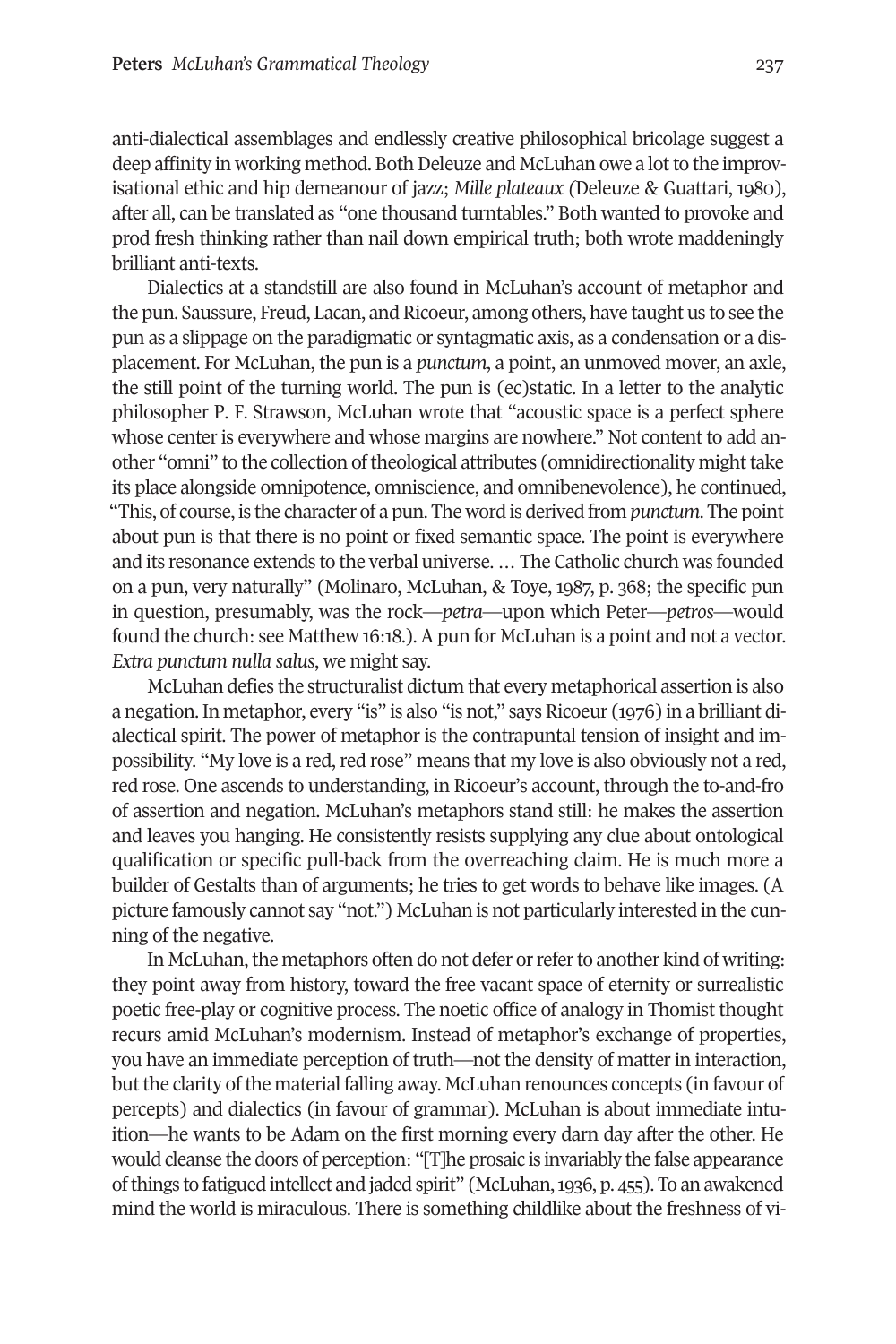sion McLuhan seeks—and also about the non-sequential nature of the thinking he can engage in.

Metaphor is famously a theological matter. As Gibbon quipped, Christianity nearly split into two over the smallest letter of the Greek alphabet. He was referring to fourthcentury debates about whether the three persons of the Godhead were the same (*homoousios*) or similar (*homoiousios*). The iota marks the divide between metaphor and simile, between ontology and metaphor. In the theology of the Eucharist, the bread is not a metaphor for the body, and the wine not only a metaphor for the blood of Christ: they *are* his body and the body. Transubstantiation is not a transfer of metaphorical properties but an ontological alteration. The host is not a metaphor that got ontologized, butrather a fact of underlying substance that metaphors can only pointto (Gordon, 1997). The Catholic "*hoc est corpus*" in turn looks like "hocus pocus" (as Kant punned) to a Protestant eye, always looking for negation, the "is not" that sets things back on their dialectical feet. In turn, Protestant suspicion of a substance that is manyin-one always looks like failure to grasp an astounding wonder to a Catholic eye.

*Understanding Media* has some brilliant cubist connections and encyclopedic ornaments, but I have to confess to finding it an ultimately wearying read. Some of McLuhan's sentences are marvellous, but his paragraphs all too rarely build to coherence. It is one thing after another in service of an all-at-once vision. So often here, McLuhan omits the saving stinger of negation at the tail end of propositions and does not mind the symbolic gap between the logical and the analogical, which is otherwise so heavily policed by scholars. His hermeneutic lacks an "as-if," the counterpoint to the central point. His conjectures often lack refutations. He reserved the right to make language idle: "I use language as probe, not as package. Even when I seem to be making very dogmatic statements, I am exploring contours" (Gordon,1997, p. 214). "Analogy," he bluntly asserted, "… is the cognitive process itself" (Molinaro, McLuhan, & Toye, 1987, p. 369). He praised Pound for making ideograms that would lead to "to metaphysical intuition of being" (Molinaro, McLuhan, & Toye,1987, p. 202). McLuhan put his program and its intellectual context well in a 1961 letter to Walter Ong: "My theory is only acceptable to Thomists for whom consciousness as analogical proportion among the senses from moment to moment, is quite easy to grasp. But print technology actually smashes that analogical awareness in society and the individual. … Asensus communis for external senses is what I'm trying to build" (Molinaro, McLuhan, & Toye,1987, p. 281).Grammaticaltheology gave him the resources to re-build that*sensus communis* under electrical conditions. (Whether Thomists actually find his theory acceptable is another matter; McLuhan's take on analogy was, like everything else, idiosyncratic.) The irony is that his lack of dialectic prevented him from any kind of outreach to people who held different grammars and motives. "My theory is only acceptable to Thomists. …" (Molinaro, McLuhan, & Toye, 1987, p. 280). His theory of media was so radical that it brooked no explanation to the outsider. He had no use for dialectic, since its task was to try to build bridges across the unbridgeable.

McLuhan's much criticized "technological determinism" is a subset of his resistance to dialectic: the issue is not so much that he sees technologies as the drivers of history, but rather that he is not interested in qualification and nuance, the whittling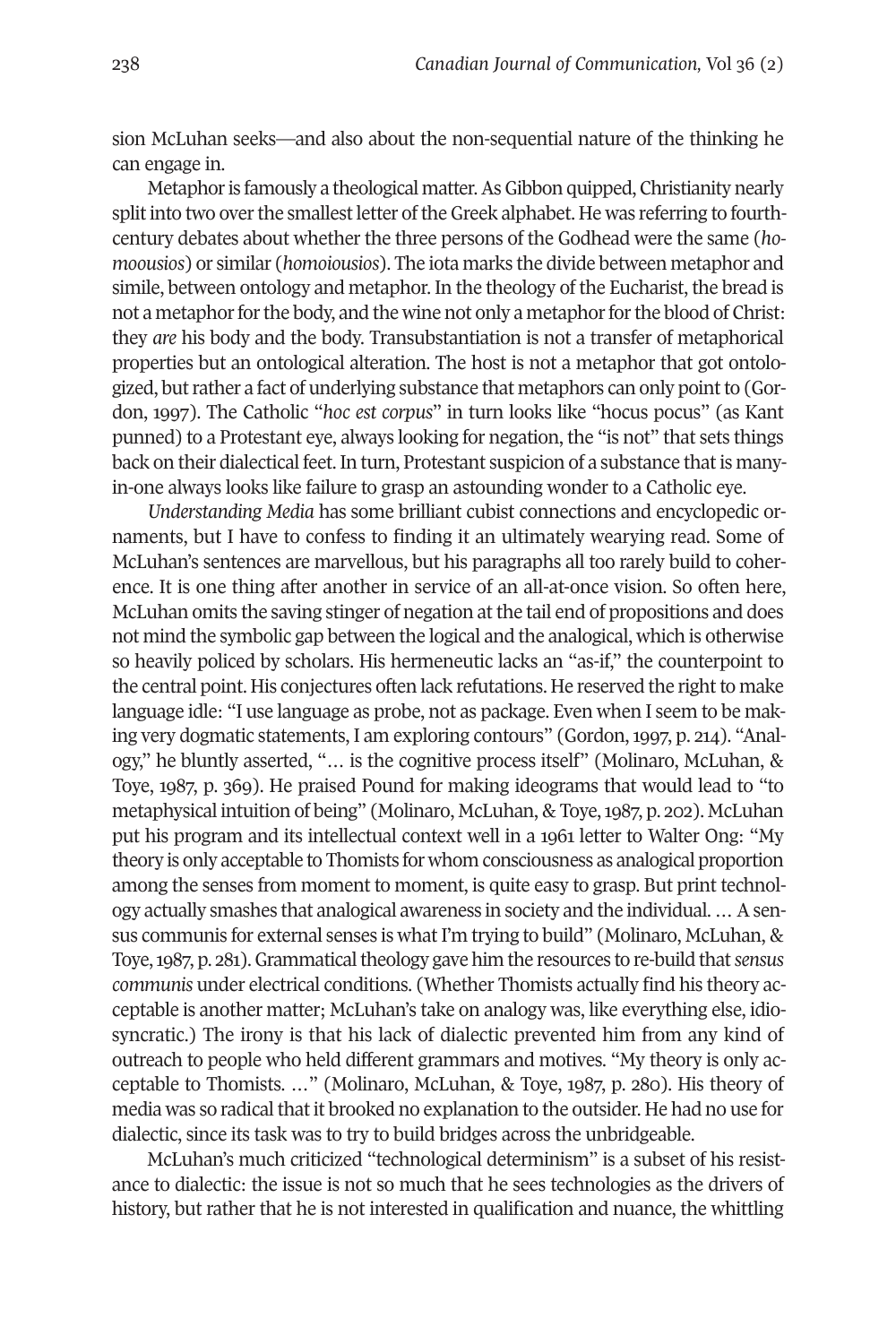work that dialectic provides to grammar. He is interested in congruities rather than differences and generalizations rather than specifications. The bothersome claim is not that artifacts interact with mind and world in diversely determinative ways. This is a reasonable and researchable proposition. The problem, rather, is that history is treated not as a jagged mass of will, conflict, and documentary contingency, but as clear relational structures. "The transformation to visual space from acoustic space occurred in ancient Greece," proclaims *The Laws of Media* (McLuhan & McLuhan, 1988, p. 4). Grand claims that "lump" without "splitting" can be found on almost any page McLuhan wrote in the 1960s and 1970s. Even the most undoctrinaire historicist wants to ask: For whom did this transformation occur? What about slaves, women, and outsiders? When did this transformation occur? In Athens only, or in Sparta, Delos, Macedon, and Syracuse as well? Did anyone resist it? Were there transitional forms? What kinds of sources can be adduced to suggest this shift? Is this space physical, sensory, physical, architectural, literary, or conceptual? McLuhan's methodological misdemeanour is not to attribute causal force to media but to treat history as a noetic process undisturbed by the jumble of social action, the confusion of agents fumbling through the world. One important role for dialectic is to keep supplying the blessed word "but."

Sixth and finally, though McLuhan may have been a grammatical theologian in theory, he was clearly a sophist rhetorician in practice and performance (Gronbeck, 1981). The apple did not fall far from the tree—his mother, Elsie Hall McLuhan, was one of the leading monologists of her day and regularly left her family for extended performance tours in Toronto and elsewhere. McLuhan was an endless source of epigrams and sound-bites, a producer of uncannily fluent oral patter, an improvisational vocalist who clearly took the greatest pleasure in the sound of his own famously mellifluous voice. After 1961, he stopped writing scholarly books. His close collaborator Ted Carpenter noted in a late, surprisingly bitter score-settling recollection: "His later books were all collaborations, all edited, all hash" (2001, p. 254). Cavell (2002) would more positively see them as book arts or performances. In any case, McLuhan was quite willing to make himself part of the joke. In his public performances, one hears his self-parodying floods of blarney; his persona on television is a forerunner of the observational comedy that has become the dominant comic practice in NorthAmerica (the point of wit is to observe trends in their oddness and not to crack jokes). He was a keen observer of social flotsam who never tired of recycling his one-liners and twirling out his paradoxes and reversals, an Irish dandy in the tradition of Oscar Wilde (though straight and Catholic). Perhaps even more relevant to the dissertation, we should see McLuhan as a literary journalist like Thomas Nashe, a learned trickster whose satires were encompassing—and generous—enough to include himself (Theall, 2001).

We return to the problem of how to read McLuhan. While I greatly admire his intellectual program ofthinking theologically about media and the methodologicaltactic of reading the entire universe as a storehouse of grammar and am consistently impressed at how much one can learn by reading over his shoulder, I am left short at the execution, especially in his work after *The Gutenberg Galaxy* (1962). Perhaps I read with the blinders of a more traditional scholarly gaze, looking at what he did as media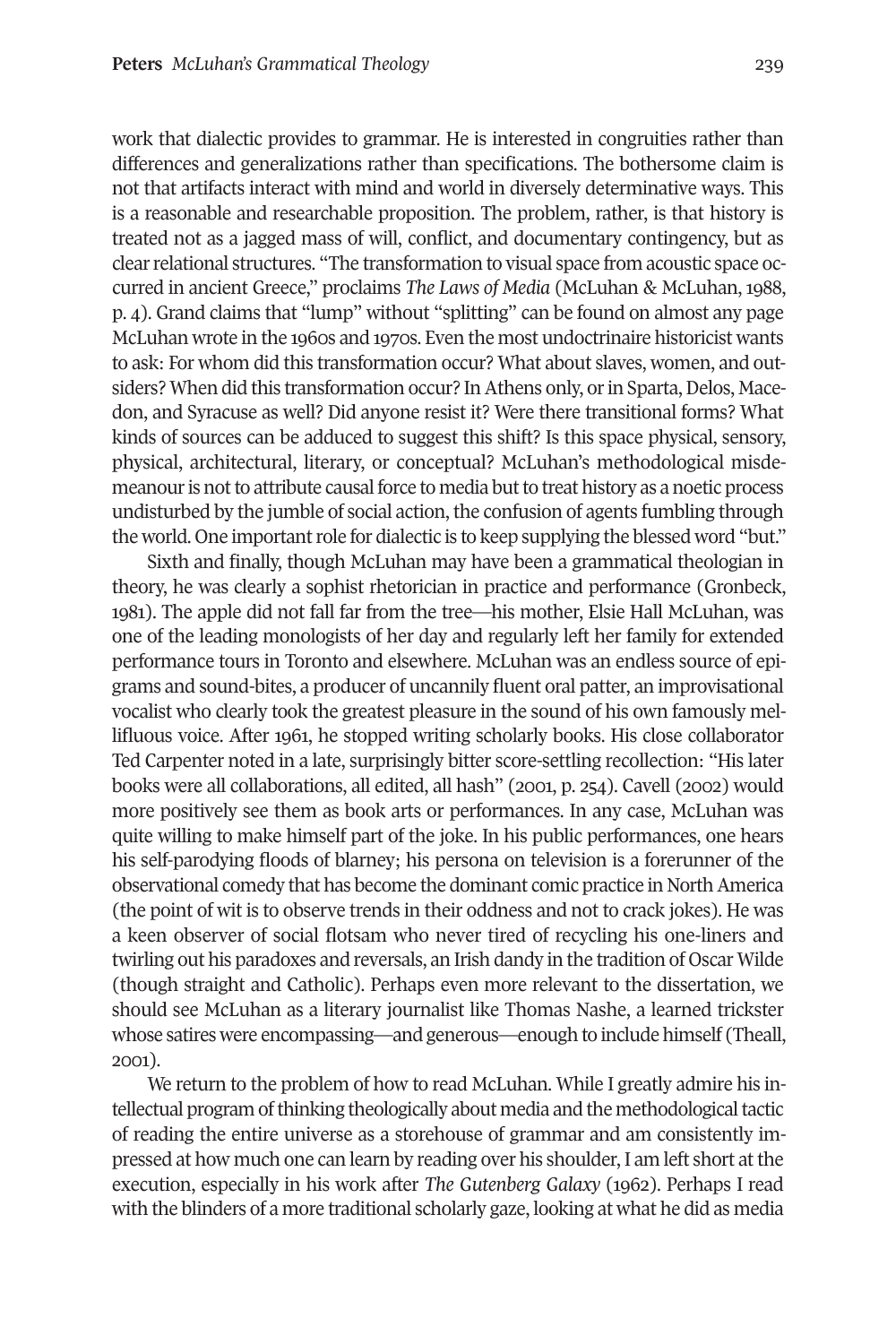theory rather than as something much grander that busted through the academy and its bookish norms. One scores no points by calling McLuhan a strange or deficient sort of scholar. Carpenter again: "He treated academic boundaries as barriers; professionalism as constipation, ignorance as asset" (2001, p. 245). Defiance of academic truthgames was precisely the point, and heaven knows that university life needs—and more-or-less openly craves—such rebellion. But I do not think my unease with McLuhan is simply methodological; it lies with his teleological suspension of the ethical, his gamble that you can dispense with the facts for the sake of truth. Here is the chief difference with Innis, as Carpenter (2001) notes: Innis was a rock of integrity, while McLuhan was frankly irresponsible. Probes deserve probity. The otherness of the fact is a blessing we should not want to wish away. A world without objects would be a sensible emptiness. Knowledge needs what Hegel called the cunning of the negative.

Reading always involves hard choices. Re-reading McLuhan invites us to question our most fundamental commitments. According to McLuhan, my commitments to time, theory, and dialectic might disqualify me from appreciating his experiments in apophasis, in speaking away in order to reveal (a long practice in mystical traditions). He wanted to use speech like painting, to bend words away from themselves to point to what Eliot called the "the Word without a word" (Ash Wednesday, line 153). That words slip, strain, crack, and sometimes break there is no doubt, especially for anyone who has recently read McLuhan! But that the preferred form of noesis is an all-at-once vision rather than open-ended serial synthesis of part and whole I cannot agree. As time-based creatures living amid events whose significance is always contingent on our current and future actions, we humans need dialectic as our lifeblood (and if we are lucky, there will be a few moments of ecstasy, in or out of time's covenant, along the way). Dialectic fits our contingent fate.

Whether McLuhan was joy-riding the wave of electrical modernity or surviving its maelstrom was never quite clear. He generally claimed they were the same thing. I am not so sure. A contemplative in the clothes of a jet-setter, McLuhan's hectic life and feverish mode of production in his later years lent themselves to sound-bites and juxtapositions that did not add up to any coherent position. And that was precisely what he wanted in principle—if you can see his defiance of all principles as principled at all. McLuhan updated the liar's paradox: his point of view about points of view was that there can be no points of view. To criticize him for having no principles was to violate his principle that principles are the artifacts of an obsolete print culture and thereby to prove oneself out of touch. It is a hard question whether his avoidance of a unified point of view was an accommodation to fame or a statement of Zen-like subtlety about the ultimate impossibility of being without a point of view and thus an implicitly evangelical call to return to the *punctum* upon which the church was built. Perhaps he did not know himself.

With his amoral grooviness in public and his devout faith in private, McLuhan made surrealist disconnection into a life practice (Winkler, 2008). Perhaps he was rendering that which is Caesar's unto Caesar and that which is God's unto God, this man who said that "Christianity is itself a theory of communication," and who knew well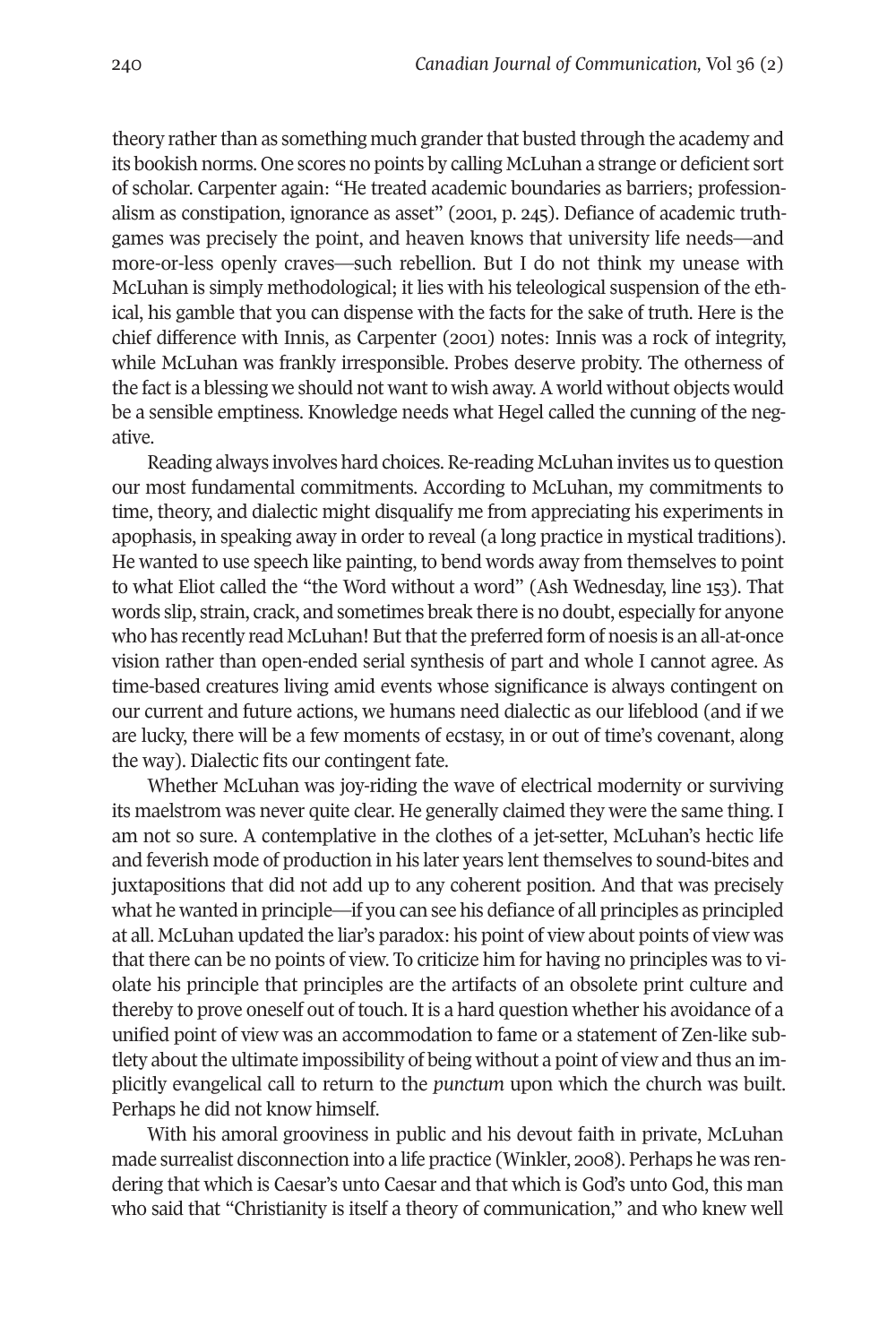Jesus' hermetic strategy of speaking in parables to those "who have ears to hear" (see Gordon, 1997, p. 233). Perhaps, on the other hand, to use another Biblical saying, McLuhan was trying to serve both God and Mammon. To use a wicked phrase of Milan Kundera's, McLuhan was the willing ally of his own gravediggers. His celebrity persona was a calculated risk, a praise of folly to a world that probably would not get the point. The farther away he got from his theological-grammatical substance, the less ballast he had to tether his endless supply of hot air to the ground. To quote Kundera again, the hardest thing to deal with in Marshall McLuhan is his unbearable lightness.

#### **Note**

1. This article is a revised version of a paper prepared for a conference on "Re-reading McLuhan: An International Conference on Media and Culture in the 21st Century," sponsored by the University of Bayreuth, Germany, in February 2007, and published in German translation as Peters (2008).

### **References**

Anderson, Perry, et al. (1977). *Aesthetics and politics*. London, UK: Verso.

- Barthes, Roland. (1972). *Mythologies.* Annette Lavers (Trans.). New York: Hill and Wang. [Original, 1957]
- Barthes, Roland. (1974). S/Z. Richard Howard (Trans.). New York: Hill and Wang. [Original 1970]
- Bergermann, Ulrike. (2008). 1.5 Sex model. Die *Masculinity Studies* von Marshall McLuhan [1.5 Sex Model: The Masculinity Studies of Marshall McLuhan]. In D. De Kerckhove, M. Leeker, & K. Schmidt (Eds.), *McLuhan neu lesen* [Rereading McLuhan] (pp. 76-94). Bielefeld, Germany: Transcript.
- Carpenter, Edmund. (2001). That not-so-silent sea. In D. Theall (Ed.), *The virtual McLuhan* (pp. 236- 261)*.* Montréal, QC, & Kingston, ON: McGill-Queen's University Press.
- Cavell, Richard. (2002). *McLuhan in space: A cultural geography*. Toronto, ON: University of Toronto Press.
- Deleuze, Gilles, & Guattari, Féliz. (1980). *Mille plateaux*. Paris: Minuit.
- Enzensberger, Hans-Magnus. (1970, November-December). Constituents of a Theory of the Media," *New Left Review. 64*, 29.
- Gilson, Étienne. (1940). *The philosophy of St. Bonaventure* (Dom Illtyd Trethowan & F. J. Sheed*,* Trans.). New York, NY: Sheed & Ward.
- Gordon, W. Terrence. (1997). *Marshall McLuhan: Escape into understanding.* Toronto, ON: Stoddart.
- Gronbeck, Bruce E. (1981). McLuhan as rhetorical theorist. *Journal of Communication*, *31*(3), 117-128.
- Herf, Jeffrey. (1986). *Reactionary modernism: Technology, culture, and politicsin Weimar and the Third Reich*. Cambridge, UK: Cambridge University Press.
- Kittler, Friedrich A. (1985). *Aufschreibesysteme 1800/1900*. Munich: Fink.
- Max Horkheimer, Mark, & Adorno, Theodor W. (2006). *Dialektik der Aufklärung: Philosophische Fragmente*. [1944]. Frankfurt: Fischer. p. 30.
- McLuhan, Herbert Marshall. (1936). G. K. Chesterton: A practical mystic. *The Dalhousie Review*,*15*(4), 455-464.
- McLuhan, Herbert Marshall. (1947). The Southern quality. *Sewanee Review*, *55*, 357- 383.
- McLuhan, Herbert Marshall. (1951a). Joyce, Aquinas, and the poetic process. *Renascence*, *4*(1), 3-11.
- McLuhan, Herbert Marshall. (1951b). *The Mechanical Bride: Folklore of Industrial Man.* New York: Vanguard. [Original 1951]
- McLuhan, Marshall. (1962). *The Gutenberg galaxy*. Toronto, ON: University of Toronto Press.
- McLuhan, Marshall. (1964). *Understanding Media: The Extensions of Man.* New York: New American Library.
- McLuhan, Marshall. (1977). Canada: The borderline case. In D. Staines (Ed.), *The Canadian imagination: Dimensions of a literary culture* (pp. 226-248). Cambridge, MA: Harvard University Press.
- McLuhan, Marshall. (2006). *The classical trivium: The place of Thomas Nashe in the learning of his time* (W. T. Gordon, Ed.)*.* Corte Madera, CA: Gingko Press.